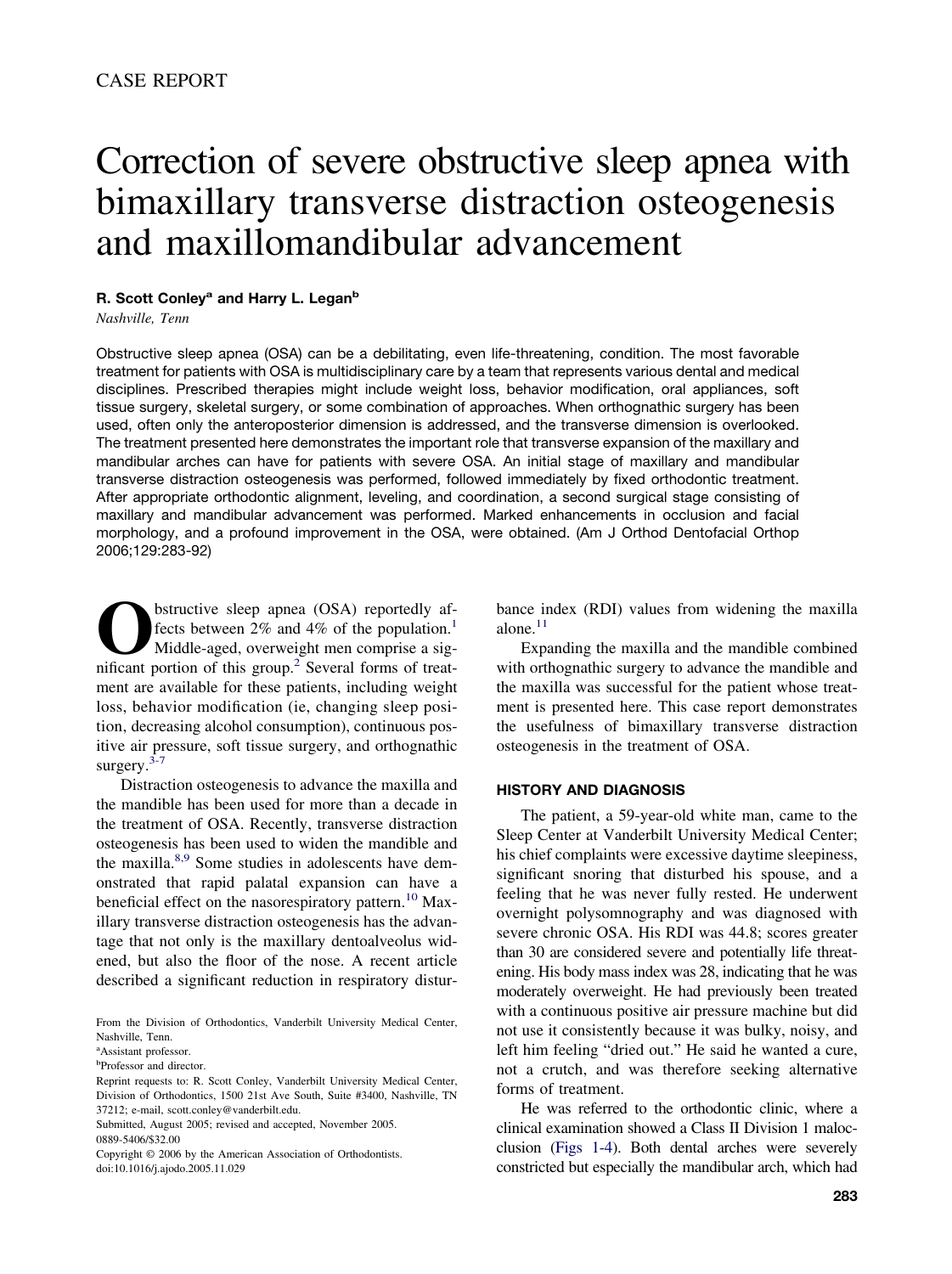<span id="page-1-0"></span>

**Fig 1.** Pretreatment extraoral photographs.



**Fig 2.** Pretreatment intraoral photographs.

an intercanine width of only 12 mm. The overbite was 100% and was palatally impinging with an excessively deep mandibular curve of Spee. Severe mandibular arch length deficiency and mild maxillary arch length deficiency were present. The maxillary tooth-to-lip relationship was normal for a man his age, with essentially no incisal show at rest and full crown display on smiling. Some mild gingival recession was present in the maxillary and mandibular buccal segments. He also had many Class V composite resin restorations. Radiographically, the entire maxillary and mandibular dentitions were present with the exception of the third molars. Mild localized bone loss was observed, but no active periodontal disease was present. Cephalometrically, the maxilla and the mandible were retrusive, the mandible more so than the maxilla. The patient was diagnosed with severe OSA and Class II Division 1 malocclusion with maxillary and mandibular transverse and anteroposterior hypoplasia.

Facially, the soft tissue drape was consistent for a man his age. Some laxity of the skin and muscles of the face was present, producing mild "jowling" and a poorly defined chin-throat angle. The cartilaginous portion of the nose displayed continued growth, also consistent for his age.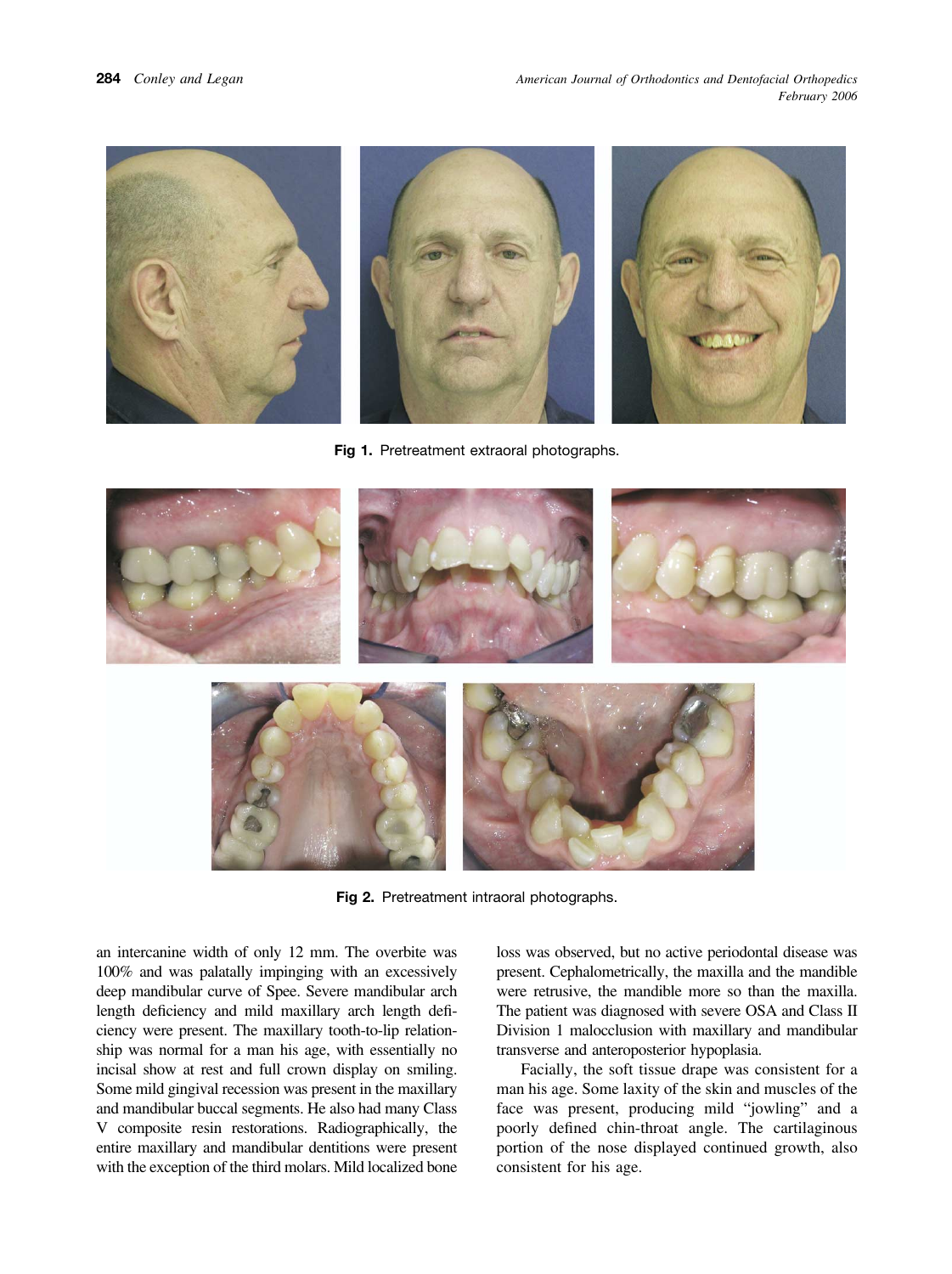<span id="page-2-0"></span>

**Fig 3.** Pretreatment dental casts.



**Fig 4.** Pretreatment lateral cephalometric and panoramic radiographs.

### **TREATMENT OBJECTIVES**

The main treatment objective was to resolve the OSA. The patient was less concerned about his malocclusion but was willing to do whatever was necessary to correct his OSA. To address the maxillary and mandibular transverse and anteroposterior hypoplasia, a 2-stage surgical orthodontic approach was presented. The first stage of surgery included mandibular symphyseal distraction osteogenesis to widen the mandible and maxillary transverse distraction osteogenesis to widen the maxilla. The mandibular widening would provide the space required to align the dentition. The transverse expansion of the mandible would also create a larger oral volume to accommodate the tongue and reduce the chance of the tongue causing oropharyngeal obstruction during sleep. The concomitant maxillary transverse distraction osteogenesis would resolve the severe maxillary constriction and accommodate the subsequent surgical mandibular advancement. The second stage of surgery would provide the definitive OSA relief. The maxilla would be advanced approximately 10 mm, with essentially no change in the vertical dimension, and the mandible would be advanced approximately 18 mm.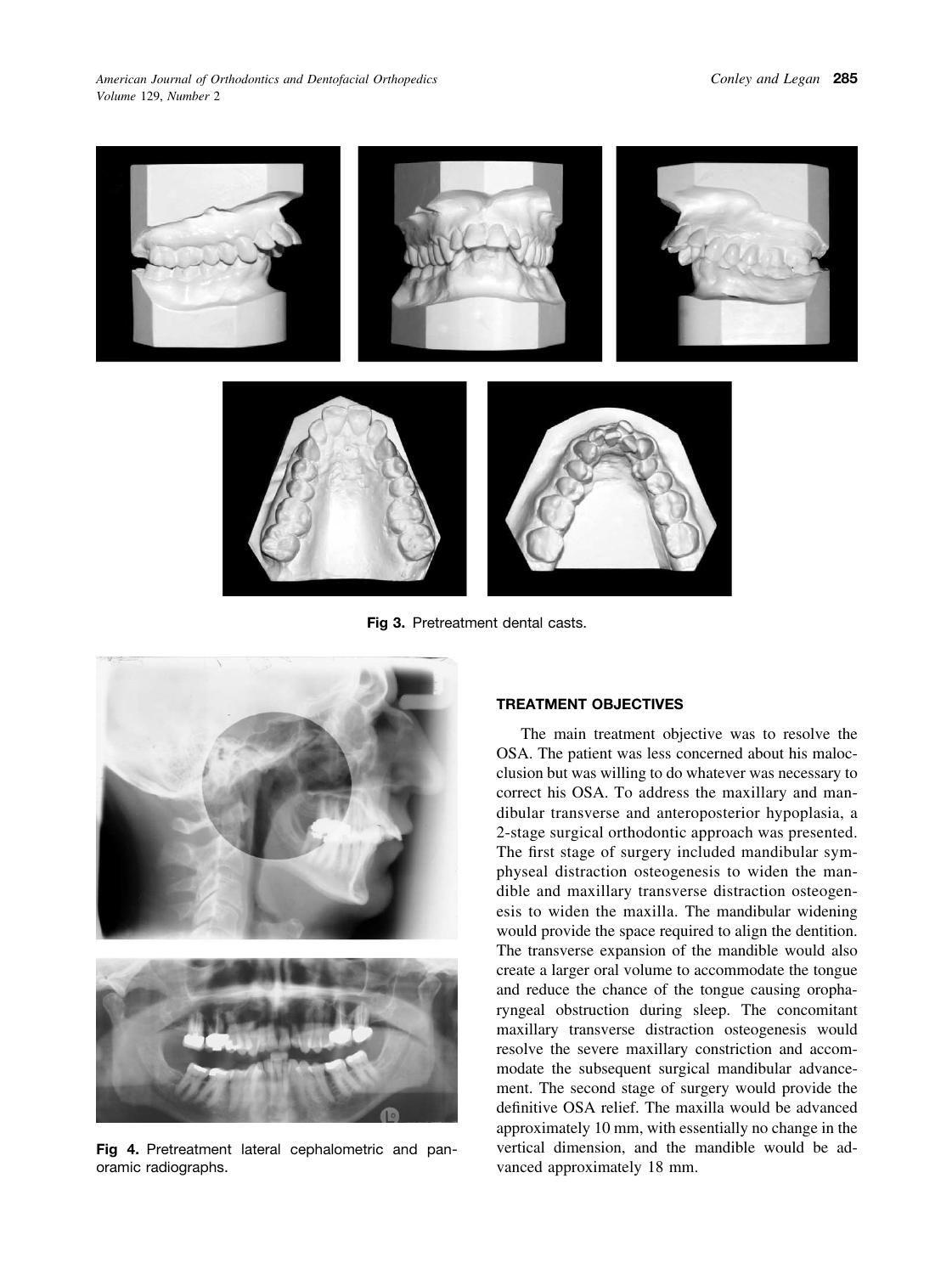

**Fig 5.** Maxillary distraction. **A**, Bonded maxillary expansion appliance was fabricated because patient had difficult path of draw. **B**, Subtotal LeFort I osteotomy with midline osteotomy performed with osteotome and mallet. **C**, Maxillary expansion. **D**, Maintenance of maxillary expansion with 0.036-in heat-treated stainless steel transpalatal arch.

# **TREATMENT ALTERNATIVES**

If the only consideration for this patient had been orthodontic, the treatment plan could have included extraction of the maxillary and mandibular first premolars. Extractions would have allowed alignment of the dentition but most likely would not have allowed for the necessary Class II correction. In addition, the dental arches would have been further constricted; thus, the OSA would not have been improved and might have worsened. A second treatment plan might have involved the extraction of 4 first premolars to align the dentition and 2-jaw surgery to resolve the Class II relationship. The surgery would require a 3-piece LeFort I osteotomy with segments created by osteotomies between the canines and the lateral incisors. Simultaneously, the patient would have had a bilateral sagittal split ramus osteotomy to surgically advance the mandible.

## **TREATMENT PROGRESS**

Before orthodontic alignment could begin, maxillary and mandibular transverse distraction osteogenesis was necessary (Fig 5). Although the porcelain-fusedto-metal crowns on the maxillary posterior dentition could accommodate an orthodontic band, no common path of draw was present that would allow for seating a standard banded hyrax. As a result, a modified bonded hyrax expansion appliance was fabricated. The expan-

sion screw was soldered to a 0.045-in stainless steel wire attached to the gingival margin of the facial and palatal surfaces of the maxillary first premolars to second molars bilaterally. Care was taken to have limited acrylic in the palate to minimize pressure and potential vascular constriction of the palatal mucosa during the expansion phase of the distraction. The maxillary osteotomy was similar to the approach described by Bell, $^{12}$  with the addition of a 7-day latency period. An incision was made in the maxillary vestibule and carried laterally and posteriorly. A reciprocating saw was used to perform osteotomies on the lateral maxillary and nasal walls. The maxilla was separated from the pterygoid plates of the sphenoid bone with a curved osteotome. Finally, a spatula osteotome and mallet were used to perform the midpalatal osteotomy all the way to the posterior aspect of the hard palate, determined by digital palpation. Care was taken not to perforate or damage the palatal vascular pedicle.

Tooth-borne appliances are often used when performing mandibular transverse distraction osteogenesis. However, in this case, the smallest tooth-borne expansion screw that could accomplish the necessary transverse expansion was too large to fit on the lingual aspect between the canines [\(Fig](#page-4-0) 6). As a result, bands were placed on the mandibular canines, and a hybrid mandibular transverse distraction appliance (Leibinger)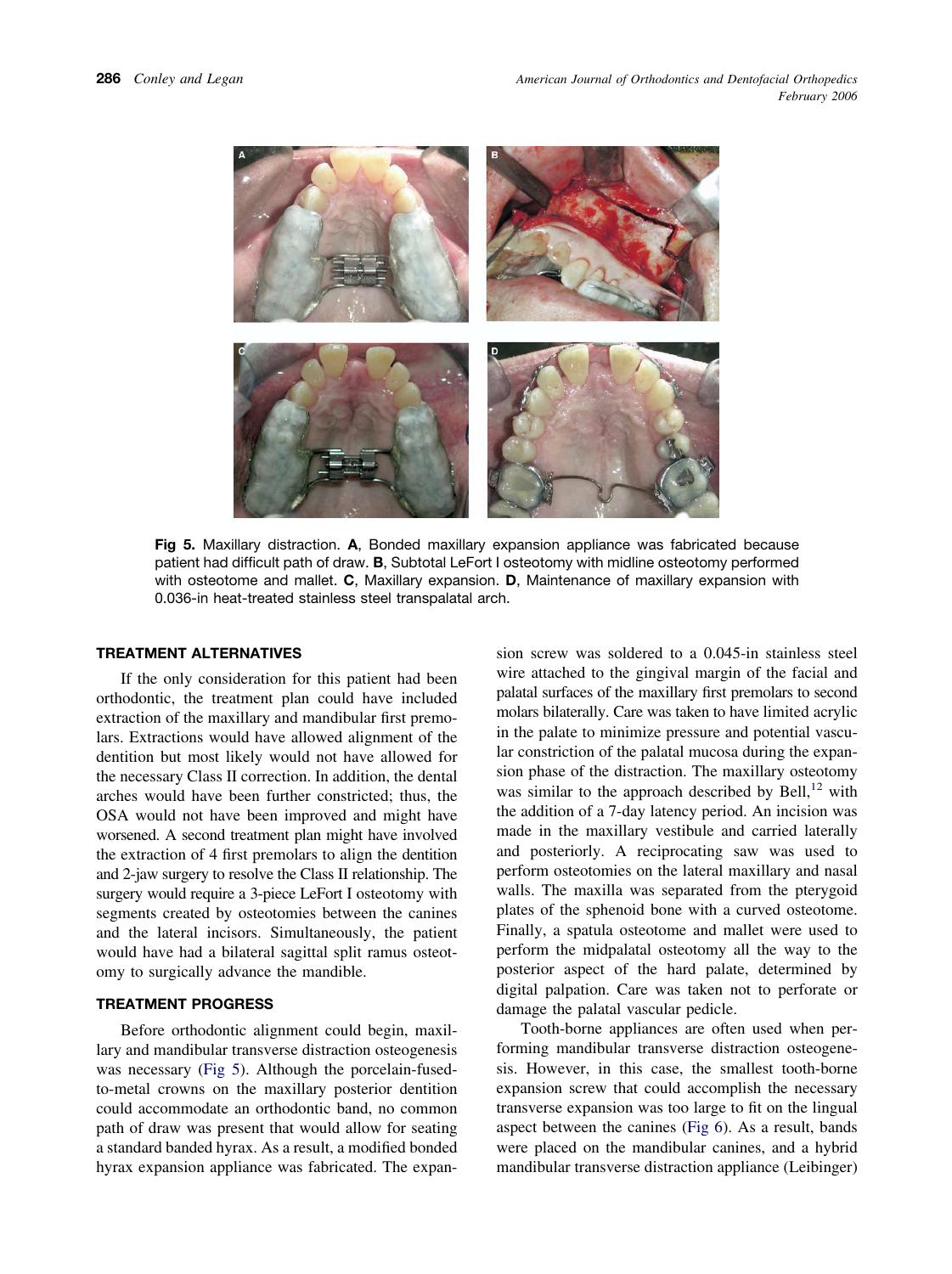<span id="page-4-0"></span>

**Fig 6.** Mandibular distraction performed concurrently with maxillary distraction but illustrated separately for clarity. **A-D**, Pretreatment, initial osteotomy, appliance, and stabilized appliance; **E** and **F**, 2 stages during active distraction with stabilized distraction with 0.036-in heat-treated mandibular lingual arch (shown in **G**).

was placed. A horizontal incision was performed on the lower lip approximately 5 mm labial to the depth of the labial vestibule. Careful and gentle tunneling dissection was performed to preserve as much labial gingival attachment as possible. The initial vertical midline osteotomy was performed with a reciprocating saw starting at the inferior border of the mandible. The initial interdental portion of the osteotomy was performed with a 701 bur with copious irrigation to score the mandibular buccal cortex. Completion of the interdental osteotomy was performed with a fine spatula osteotome and gentle malleting. The distraction appliance was attached superiorly to the canines. Inferiorly, the appliance was held in place with 2 monocortical screws. The mucosa was then sutured in place, allowing the 2 inferior arms to remain transmucosally.

A latency period of 1 week was observed. The rate

of distraction was 1 mm per day. The rhythm of distraction was 2 turns (0.5 mm) of the maxillary appliance in the morning and evening, and 1 turn (0.5 mm) of the mandibular distraction appliance in the morning and 1 in the evening. The minimum activation of the mandibular appliance was 0.5 mm. The patient was seen once or twice a week during active distraction. After that, stainless steel ligature ties from the central incisors to the distraction appliance were used to prevent mesial migration of the teeth into the distraction gap. After 3 months, the maxillary and mandibular distraction appliances were removed. In the maxilla, a passive 0.036-in heat-treated stainless steel transpalatal arch was placed immediately. The mandible was slightly overexpanded at the end of distraction, and a lingual arch was not placed for almost 2 months to allow for some slight lingual movement.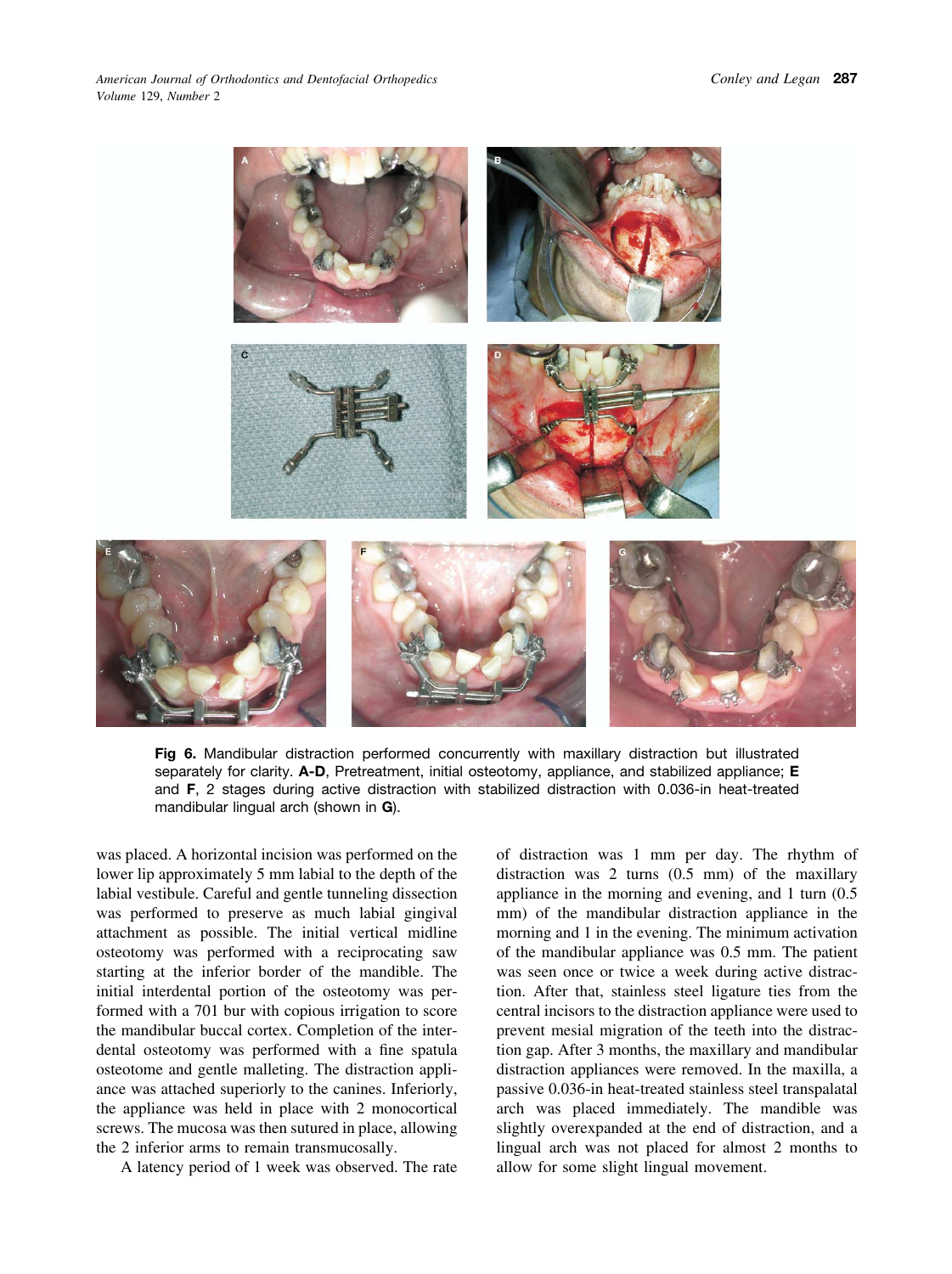

**Fig 7.** Two-month postsurgical progress photos. Space between maxillary lateral incisors and canines was intentional and preserved to ensure that well-seated Class I canine relationship could be obtained during maxillomandibular advancement surgery.

Postdistraction, conventional orthodontic therapy was performed to obtain well-coordinated and wellaligned dental arches. There was no attempt to orthodontically correct the Class II relationship, because it would be corrected in the second stage of maxillomandibular advancement surgery. Just before surgery, coordinated .017  $\times$  .025-in stainless steel surgical wires with hooks were placed. Five hooks were placed on the wire in the maxilla and 1 in the midline, 1 between the central and lateral incisors bilaterally, and 1 between the first and second premolars bilaterally. In the mandible, 4 hooks were placed, 1 between the central and lateral incisors bilaterally and 1 between the first and second premolars bilaterally. Because of the large curve of Spee, the initial crowding, and the desire to extrude the posterior teeth and minimize mandibular incisor proclination, the mandibular arch was not leveled completely presurgically. The postsurgical orthodontic plan included use of lighter mandibular stainless steel arch wires (0.018 or 0.016  $\times$  0.022 in) with elastics run in the midarch against a  $0.019 \times 0.025$ -in stainless steel maxillary archwire. Postsurgical leveling had the advantages of erupting the mandibular dentition into space (air) rather than into occlusal forces and also using the regional accelerative phenomenon described by Frost<sup>13</sup> (Fig 7).

### **TREATMENT RESULTS**

A well-intercuspated Class I molar and canine relationship with increased maxillary and mandibular basal transverse dimension was obtained [\(Figs](#page-6-0) 8-[11\)](#page-7-0), but, most importantly, the patient reported a significantly improved level of alertness. His spouse reported fewer disturbances during sleep, and the postsurgical polysomnography showed an RDI of less than 10. The lateral cephalometric superimpositions [\(Fig](#page-8-0) 12) show the maxillary and mandibular advancement, but not the significant transverse expansion that was achieved.

#### **DISCUSSION**

Nonsurgical, 4-tooth extraction treatment would have addressed the orthodontic aspects of this patient's malocclusion. However, in the treatment of OSA, alignment of the teeth is a secondary goal. The primary goals for this patient were to improve the mean oxygen saturation, reduce the RDI, and improve the quality and the quantity of sleep to reduce the debilitating effects of OSA. Constricting the dental arches, as often occurs with orthodontic extractions, could be counterproductive to maximally improving the patient's overall health and orofacial health. Making already constricted arches smaller (both anteroposteriorly and transversely) potentially exacerbates the symptoms and complications of OSA and is therefore generally not recommended. As a result, a treatment plan involving expansion of the arches in all 3 dimensions must be considered as the most viable and beneficial for the patient.

Bimaxillary advancement has been described as an effective surgical treatment for OSA. Some have even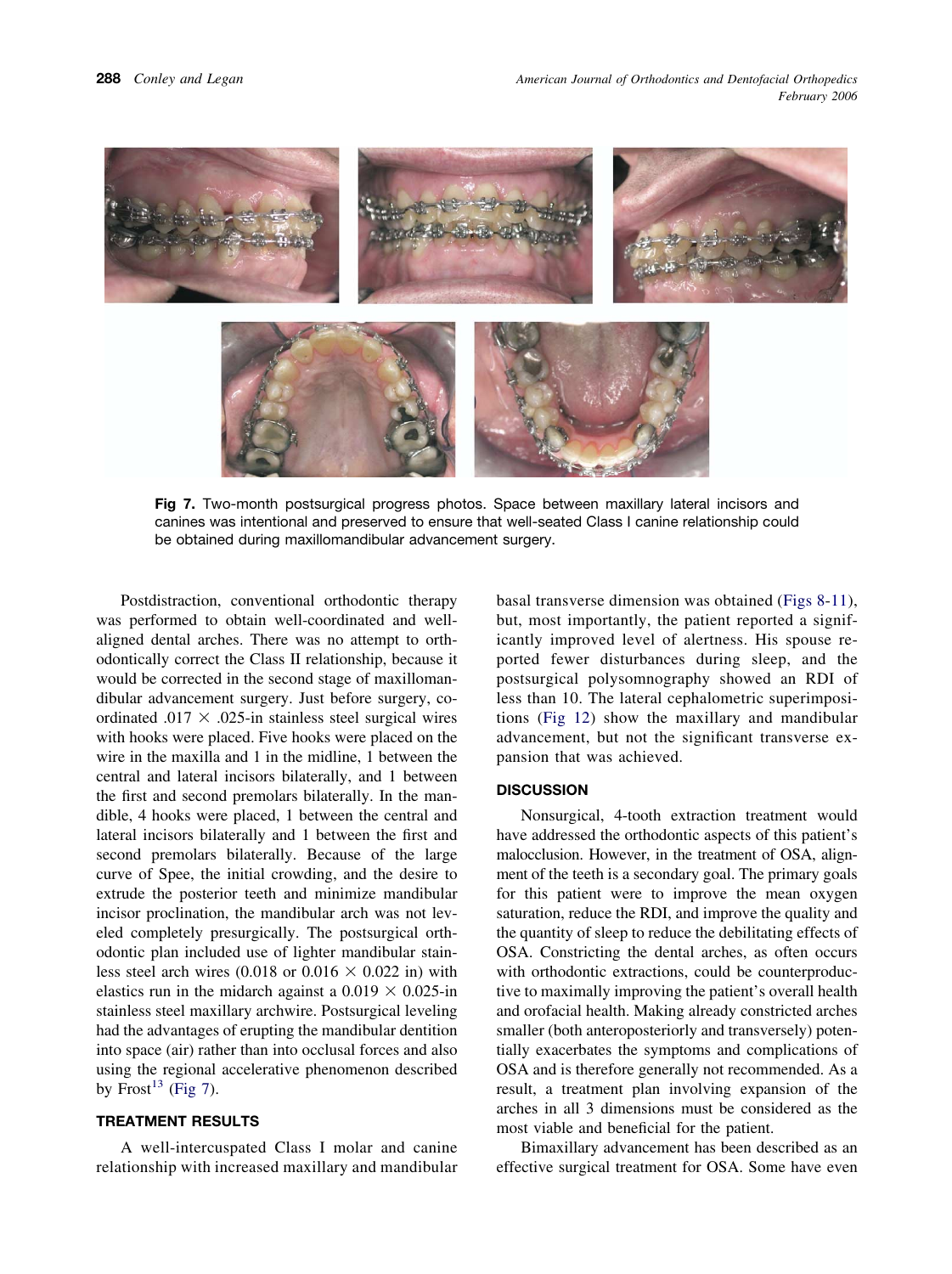<span id="page-6-0"></span>*American Journal of Orthodontics and Dentofacial Orthopedics Volume* 129, *Number* 2



**Fig 8.** Posttreatment extraoral photographs.



**Fig 9.** Posttreatment intraoral photographs.

called it a cure[.14](#page-9-0) However, few articles discuss the role of the transverse dimension in the treatment of OSA. A recent article attempted to discuss the benefit of maxillary expansion and the subsequent decrease in apneic and hypopneic events, but no patient in that report had a significant pretreatment RDI.<sup>10</sup>

Anatomically, expanding the maxilla produces a larger nasal cavity and theoretically decreases the resistance to nasal airflow. Expansion of the maxilla can be obtained surgically in 2 ways: maxillary transverse distraction osteogenesis or segmental LeFort I osteotomy. Typically, the expansion obtained in the segmental Lefort I is more limited, producing only 5 to 7 mm. Maxillary transverse distraction osteogenesis has been used to produce as much as 12 mm of expansion. The larger transverse expansion from the distraction allows for a greater nasal cavity volume increase and should reduce the resistance to nasal airflow even more than the segmental LeFort[.15](#page-9-0) If the airway is considered a simple tube, as the radius of the tube increases, the resistance to flow decreases exponentially to the fourth power<sup>16</sup> (resistance =  $8L\eta/\pi r^4$ ). Therefore, even small increases in the diameter of the tube (the nasal cavity) can dramatically decrease in the resistance to nasal air flow.

Maxillary and mandibular distraction osteogenesis in the transverse dimension should augment the nasopharynx, the oropharynx, and the nasal cavity. The musculature of the palate and the nasopharynx should expand to some extent during the maxillary expansion.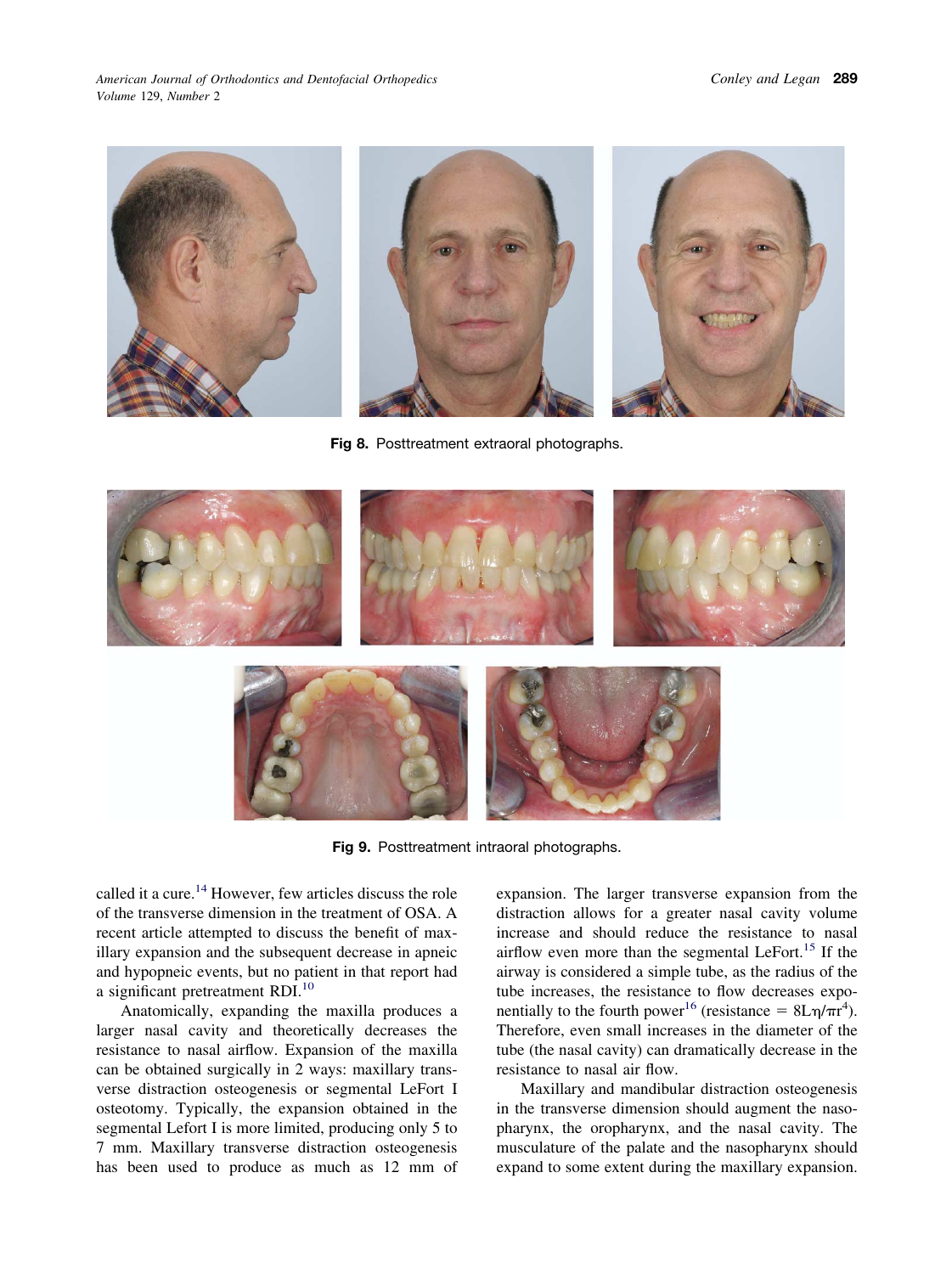<span id="page-7-0"></span>

**Fig 10.** Posttreatment dental casts.



**Fig 11.** Posttreatment lateral cephalometric and panoramic radiographs.

This would include the tonsillar pillars (palatoglossus and palatopharyngeus muscles) and the musculature of the velum itself (levator veli palatini and tensor veli palatini). Although the mandibular transverse expansion is more dramatic anteriorly, there is also a posterior component to the expansion. This presumably includes the musculature of the oropharynx such as the superior and middle pharyngeal constrictors. Just as small changes in the diameter of the nasal cavity dramatically decrease air resistance, so too expansion of the nasopharynx and the oropharynx would further decrease air resistance. The combined effects of both maxillary and mandibular expansion should be greater than maxillary expansion alone. Furthermore, the ability to predictably expand the mandible allows for greater maxillary expansion because the maxilla and the mandible need to "fit" in the transverse dimension.

When considering expansion, the treatment plan should address both short-term and long-term effects. The expansion achieved from a segmental LeFort I osteotomy not only is of a lesser magnitude, but also is not as stable as expansion achieved from maxillary transverse distraction osteogenesis[.17,18](#page-9-0) In addition, segmental maxillary surgery is technically more difficult with a higher risk of complications than maxillary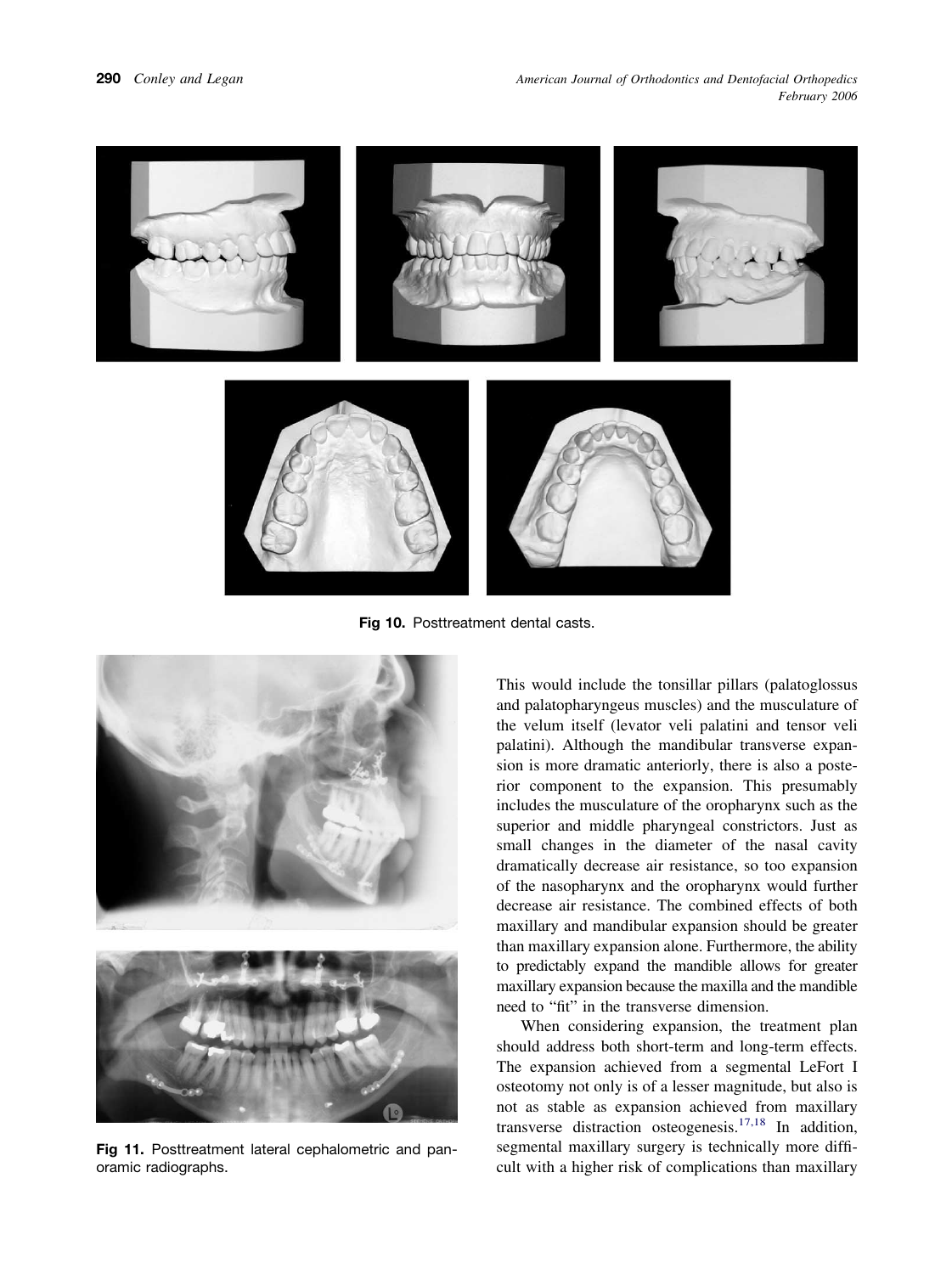<span id="page-8-0"></span>

**Fig 12.** Superimposition of pretreatment and posttreatment lateral cephalometric radiographs.

distraction. The potential complications of segmental surgery include trauma to the teeth adjacent to the osteotomy and a much higher chance of "kinking" and or traumatizing the maxillary pedicle. Any vascular compromise might lead to loss of at least 1 maxillary segment. A smaller segment size increases the risk of segment necrosis due to vascular insufficiency.

Because the segmental expansion of the maxilla produces less expansion, an inadequate transverse dimension would have been created that would not have allowed for mandibular transverse expansion. Without the mandibular transverse distraction osteogenesis, less oral volume would have been created. Only an anteroposterior volume increase resulting from the mandibular advancement would have been produced. With the bimaxillary transverse distraction, both anteroposterior and transverse increases were created in both arches. Creating a larger oral volume provides more room to accommodate the tongue, thus bringing the base of the tongue farther from the posterior pharyngeal wall, opening up the oropharynx.

The advantage of the segmental LeFort I osteotomy over maxillary transverse distraction osteogenesis is that the surgery is done in a single stage. For this patient, mandibular distraction was required as a first stage, so 2 stages of surgery were required. Overall, if significant maxillary expansion is required, maxillary transverse distraction osteogenesis is the preferred procedure.

In patients with severe OSA and Class I occlusions, it has been reported that maxillary and mandibular advancements less than 10 mm are associated with less successful or incomplete resolution of the symptoms.<sup>19</sup> In patients with severe Class II malocclusions, it can be more difficult to advance the maxilla as much as desired because an impractical amount of mandibular advancement can be required. To merely maintain the underlying severe Class II relationship, the mandible must be advanced the same amount that the maxilla is advanced. To correct the malocclusion at the same time as addressing the OSA, the mandible must be advanced an additional amount to correct the underlying mandibular hypoplasia. A full-cusp Class II typically requires approximately 7 mm of mandibular advancement if the maxilla remains stationary. If the maxilla is advanced 10 mm, the mandible must be brought forward approximately 17 mm to achieve a Class I relationship. Because of his severe Class II relationship, to address both the sleep apnea and the underlying malocclusion, this patient underwent a maxillary advancement of approximately 10 mm and a mandibular advancement of approximately 18 mm.

As mentioned earlier, no attempt was made to use the space obtained from the mandibular transverse distraction osteogenesis to correct the Class II malocclusion. By not correcting the Class II relationship, the patient was left with a slightly greater than full-cusp